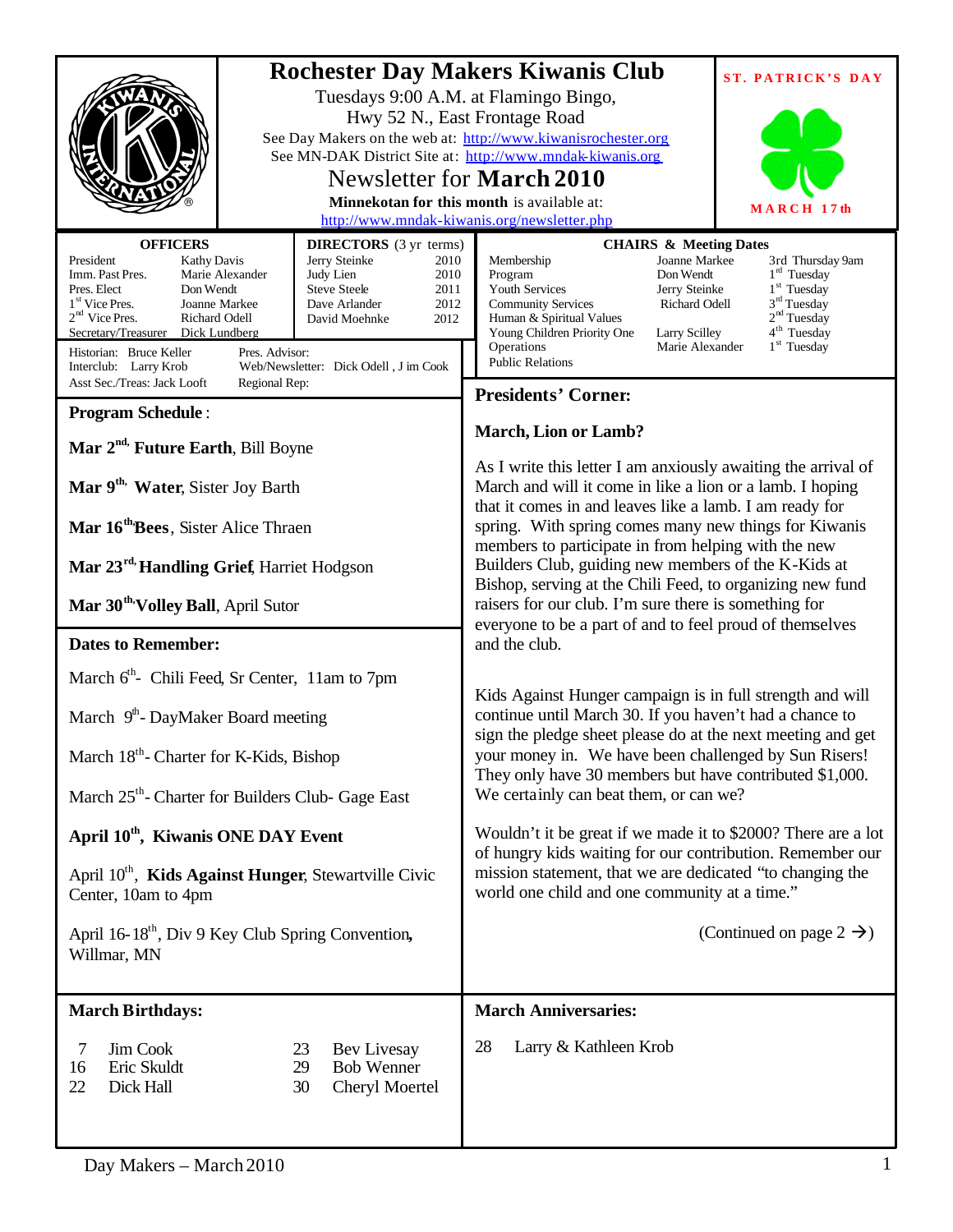| <b>Secretary/Treasurer's Report - Feb'10</b>                                                                                                                                                                                                                   | <b>President Corner:</b> (Continued from page 1.                                                                                                                                                                                                                                                                                                                                                                                                                                                                                                                                                                                                                                                                                                                                                                                                                                         |
|----------------------------------------------------------------------------------------------------------------------------------------------------------------------------------------------------------------------------------------------------------------|------------------------------------------------------------------------------------------------------------------------------------------------------------------------------------------------------------------------------------------------------------------------------------------------------------------------------------------------------------------------------------------------------------------------------------------------------------------------------------------------------------------------------------------------------------------------------------------------------------------------------------------------------------------------------------------------------------------------------------------------------------------------------------------------------------------------------------------------------------------------------------------|
| <b>Bank Balance 1/31/10:</b><br>\$18,980.96<br><b>Administrative Account:</b><br>\$18,111.50<br>139.11<br>Service Account:<br>\$<br>\$<br>21.60<br>Hockey/YCPO:<br>\$<br><b>Bike Repair:</b><br>86.75<br>\$<br>622.00<br>Key Club                              | In closing I would like to leave you with a little Irish<br>Blessing:<br>May your troubles be less<br>And your blessings be more<br>And nothing but happiness<br>Come through your door.                                                                                                                                                                                                                                                                                                                                                                                                                                                                                                                                                                                                                                                                                                 |
| Day Makers on leave: Marv Anderson, Merlyn Jeche,<br>Ron King, Sara King, Paul Lamoreux, Ken Plummer                                                                                                                                                           | Kathy Davis, President                                                                                                                                                                                                                                                                                                                                                                                                                                                                                                                                                                                                                                                                                                                                                                                                                                                                   |
| January Service Hour Statistics: 1,234 hours by 55<br>members, 65% Participation.<br><b>February 16, 2009 Board Meeting Highlights:</b><br>Dave Moehnke is pursuing the restaurant fundraiser idea.<br>Dave has checked with many local restaurants, and there | <b>Kiwanis Kids Against Hunger:</b><br>Feeding Children International, Stewart, MN mobile unit<br>will bring supplies to packge a nutritious, soy-rice based<br>meal to feed starving children throughout the world.<br>Please consider helping with this service event to assemble<br>the food packages or donating \$\$ for the cost of the food.<br>\$10 provides 10 packages to feed 60 people. Donations to<br>this 501c3 organization are tax deductible. Donate by<br>March 31,2010 for maximum impact. Come support.<br><b>Web Golf Humor:</b><br>Golf! You hit down to make the ball go up. You swing left<br>and the ball goes right. The lowest score wins. The winner<br>buys the drinks.<br>Golf is harder than baseball. In golf, you have to play your<br>foul balls.<br>Golfers who try to make everything perfect before taking<br>the shot rarely make a perfect shot. |
| are several possibilities.<br>The board believes that the other Kiwanis Clubs in town                                                                                                                                                                          |                                                                                                                                                                                                                                                                                                                                                                                                                                                                                                                                                                                                                                                                                                                                                                                                                                                                                          |
| may want to help us, financially, with our K Family<br>clubs at the schools. In addition, the Kiwanis Hockey<br>Festival leadership has been approached for additional<br>funding.                                                                             |                                                                                                                                                                                                                                                                                                                                                                                                                                                                                                                                                                                                                                                                                                                                                                                                                                                                                          |
| The board approved sponsoring a Bring Up Grades<br>(BUG) program at George Gibbs Elementary School.                                                                                                                                                            |                                                                                                                                                                                                                                                                                                                                                                                                                                                                                                                                                                                                                                                                                                                                                                                                                                                                                          |
| The board approved sponsoring a K-Kids Club at Harriet<br><b>Bishop Elementary School.</b>                                                                                                                                                                     |                                                                                                                                                                                                                                                                                                                                                                                                                                                                                                                                                                                                                                                                                                                                                                                                                                                                                          |
| The board approved Dennis Lee's Membership<br>Application.                                                                                                                                                                                                     |                                                                                                                                                                                                                                                                                                                                                                                                                                                                                                                                                                                                                                                                                                                                                                                                                                                                                          |
| It was brought to the attention of the board that the<br>Kiwanis Hockey Festival profits may be distributed<br>differently this year, with more going to each of the five                                                                                      | A 'gimme' can best be defined as an agreement between<br>two golfers  neither of whom can putt very well.                                                                                                                                                                                                                                                                                                                                                                                                                                                                                                                                                                                                                                                                                                                                                                                |
| Rochester clubs for their youth programs, and less<br>directly to local charities.                                                                                                                                                                             | <b>Too Cute for Words:</b><br>I love cup cakes for my $1st$ birthday.                                                                                                                                                                                                                                                                                                                                                                                                                                                                                                                                                                                                                                                                                                                                                                                                                    |
| A peanut fundraiser was discussed. The board needs<br>more information on costs of the product.                                                                                                                                                                |                                                                                                                                                                                                                                                                                                                                                                                                                                                                                                                                                                                                                                                                                                                                                                                                                                                                                          |
| The board decided to ask for donations to "Kids against"<br>Hunger" at the February 23 <sup>rd</sup> Club Meeting.                                                                                                                                             |                                                                                                                                                                                                                                                                                                                                                                                                                                                                                                                                                                                                                                                                                                                                                                                                                                                                                          |
| (Continued on page $3\rightarrow$ )                                                                                                                                                                                                                            |                                                                                                                                                                                                                                                                                                                                                                                                                                                                                                                                                                                                                                                                                                                                                                                                                                                                                          |
| <b>Kiwanis Mission Statement:</b>                                                                                                                                                                                                                              |                                                                                                                                                                                                                                                                                                                                                                                                                                                                                                                                                                                                                                                                                                                                                                                                                                                                                          |
| Kiwanis is a global organization of volunteers<br>dedicated to changing the world one child and<br>one community at a time.                                                                                                                                    |                                                                                                                                                                                                                                                                                                                                                                                                                                                                                                                                                                                                                                                                                                                                                                                                                                                                                          |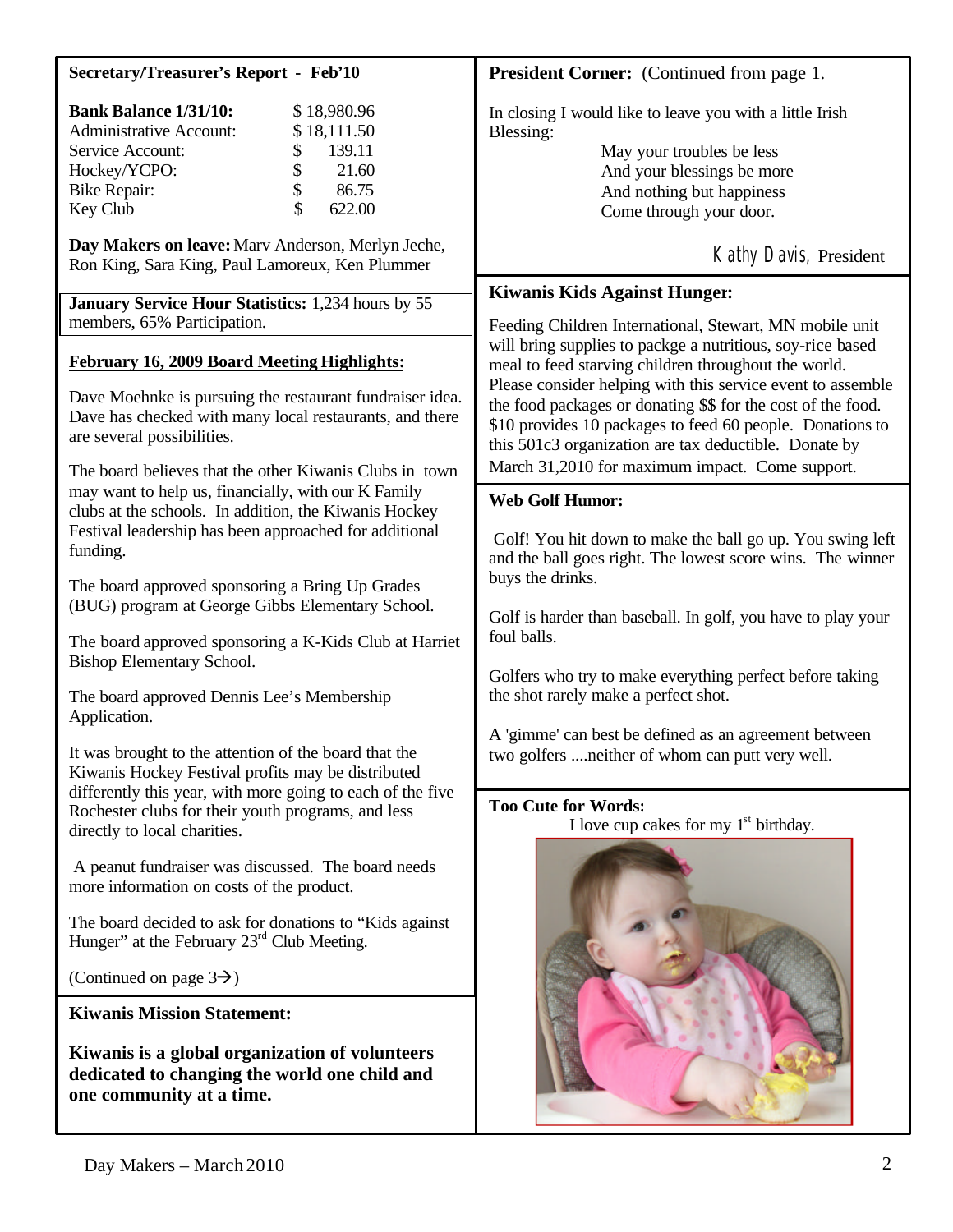#### **Secretary/Treasurer's Report** (Cont.from page 2)

The board is considering an offer by the Rochester West Kiwanis Club to take over their ice cream concession stand at Rochester Fest.

The Rochester JC's has asked us to participate in their July 4<sup>th</sup> Kiddies Parade. No decision was made.

The board discussed whether or not we need to order more song books. Or could we project the music and words instead?

## **COMMITTEE REPORTS**

**Membership-** Membership is on track at this point in the year.

**Program-** Programs are booked through March.

**Public Relations-** Considering proposing a newspaper article on the K Family in Rochester.

**YCPO-** The committee has not heard from CCR&R on their event. Parent/Child Fair at Rochester Fest is scheduled for Wednesday June  $23<sup>rd</sup>$ . Could the Key Club do the face painting etc. instead of 4H at the Parent/Child Fair?

Richard Lundberg, Secretary/Treasurer

## **Cutest Babies in Kiwanis – New Entry:**

Dave Moehnke offers two cuties this month, Great Granddaughters Grace (with her arm around Santa) age 6 and Great Granddaughter Emma, age 4 at the Moehnke Home Christmas 2009.



Now these are cute…smile Grandpa.

## **Cutest Baby in Kiwanis – New Entry:**

The picture in the P-B paper is #326, child of Mike and Emily Davis, my grand daughter Miss Madeline Davis.

Little Miss Madeline, she is now 6 months old and still bald, but smiles all the time. She lives in Burnsville with her mom and dad and I go up and babysit often. Oh, she has blue eyes. **Kathy Davis**



**Cutest "Babies" in Kiwanis – New Entry:** 

This just in from Judy Lien….they are cute and cuddly but a little furry.



This is Polly and Suzi. They were adopted on February 2, 2010 and moved from Branson, MO to live with the Lien's in Rochester, MN. They are longhaired miniature dachshunds, 11 weeks and 10 weeks old.

They attend puppy classes every Wednesday.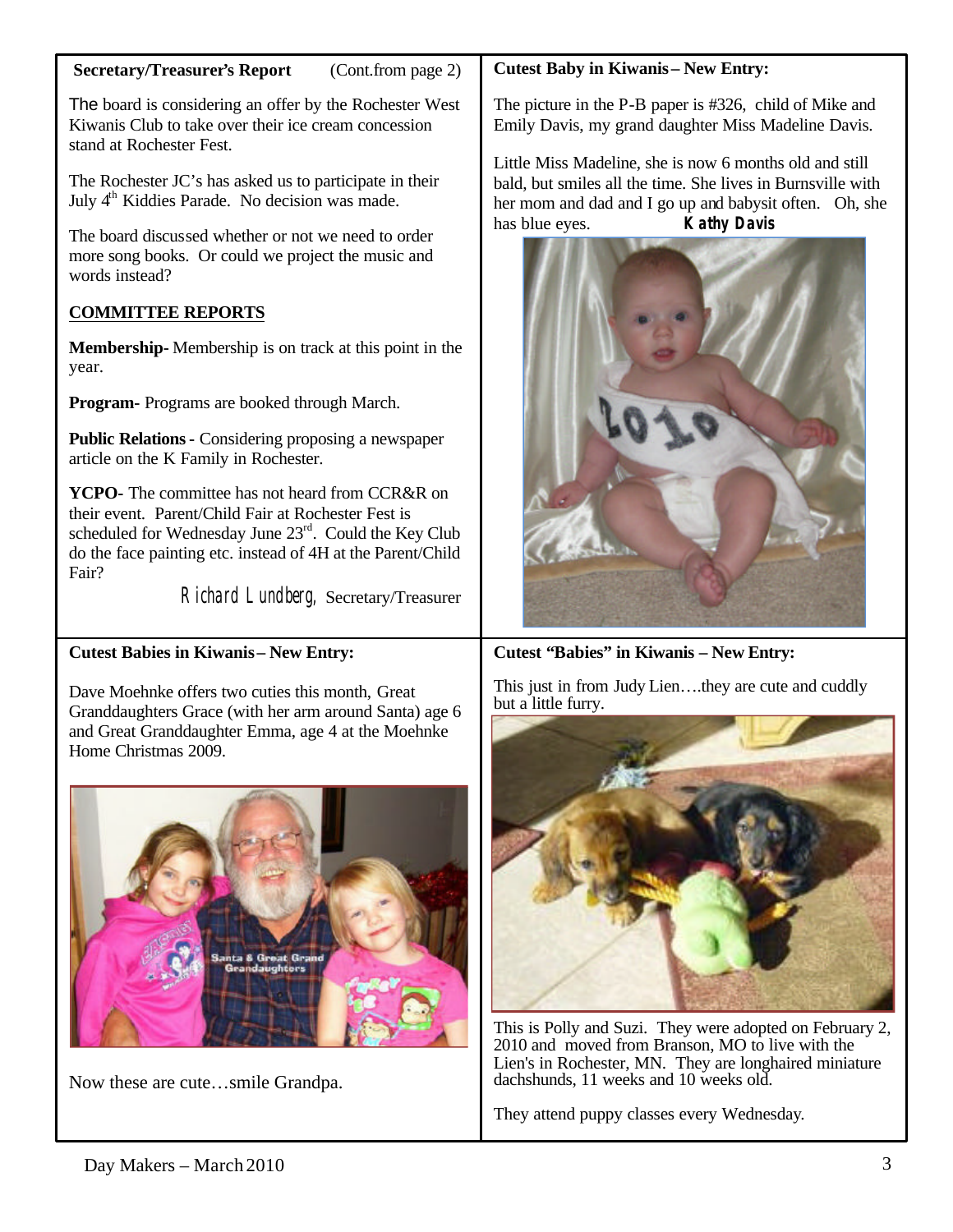### **Web Golf Humor:**

Golf is the only sport where the most feared opponent is you.

Golf is like marriage: If you take yourself too seriously it won't work … and both are expensive.

### **K-Family Retreat:**

The K- Family retreat was held the weekend of February  $19<sup>th</sup>$  and  $20<sup>th</sup>$ . What a delight it was to attend and be a part of the K-Family. Shannon Johnson did an outstanding job of organizing the event. Thank you Shannon.

Elvis was even in attendance and got everyone moving and swinging with the music. Many Kiwanis family members from many of the Kiwanis branches were in attendance and were hoping that we have another next year.

Kathy Davis





# **New Member: Gene Mullenbach Feb 2010**

Born and raised in Rochester. His mother, Bertilla is 96 years old and resides at Madonna Towers. He attended, Lincoln, Holmes and St. John's elementary schools. Gene graduated from Lourdes High School and then went on to graduate from Rochester Junior College.

During college he worked at St. Mary's Hospital and consequently met a student nurse Rachel Locher, whom he married in 1958. They have 3 children:

- Jean Marie Broman, lives in Maple Grove, MN
- Mark, lives in Torrance, California
- Robert, lives in Buckner, Kentucky

Gene is the proud grandfather of seven grandchildren, ranging in ages 11 to 23. One of the granddaughters, Karina, was adopted at the age of 15 from Riga, Lativa.

Gene worked for several Medical and Hospital equipment companies in sales. Upon retiring, he worked part time for his friend Mike Kaselnak a financial planner.

Gene's interests include:

- Enjoyed coaching youth football and basketball when the boys were young and gardening
- Spending time at the cabin on the Mississippi River boating and Volunteering at church
- Sports, Coin Collecting and Traveling
- Helping family and friends with projects

He recently became a cojourner to learn more about the Franciscan Sisters.



**Welcome Gene Mullenbach**- Marlys McCoy sponsor